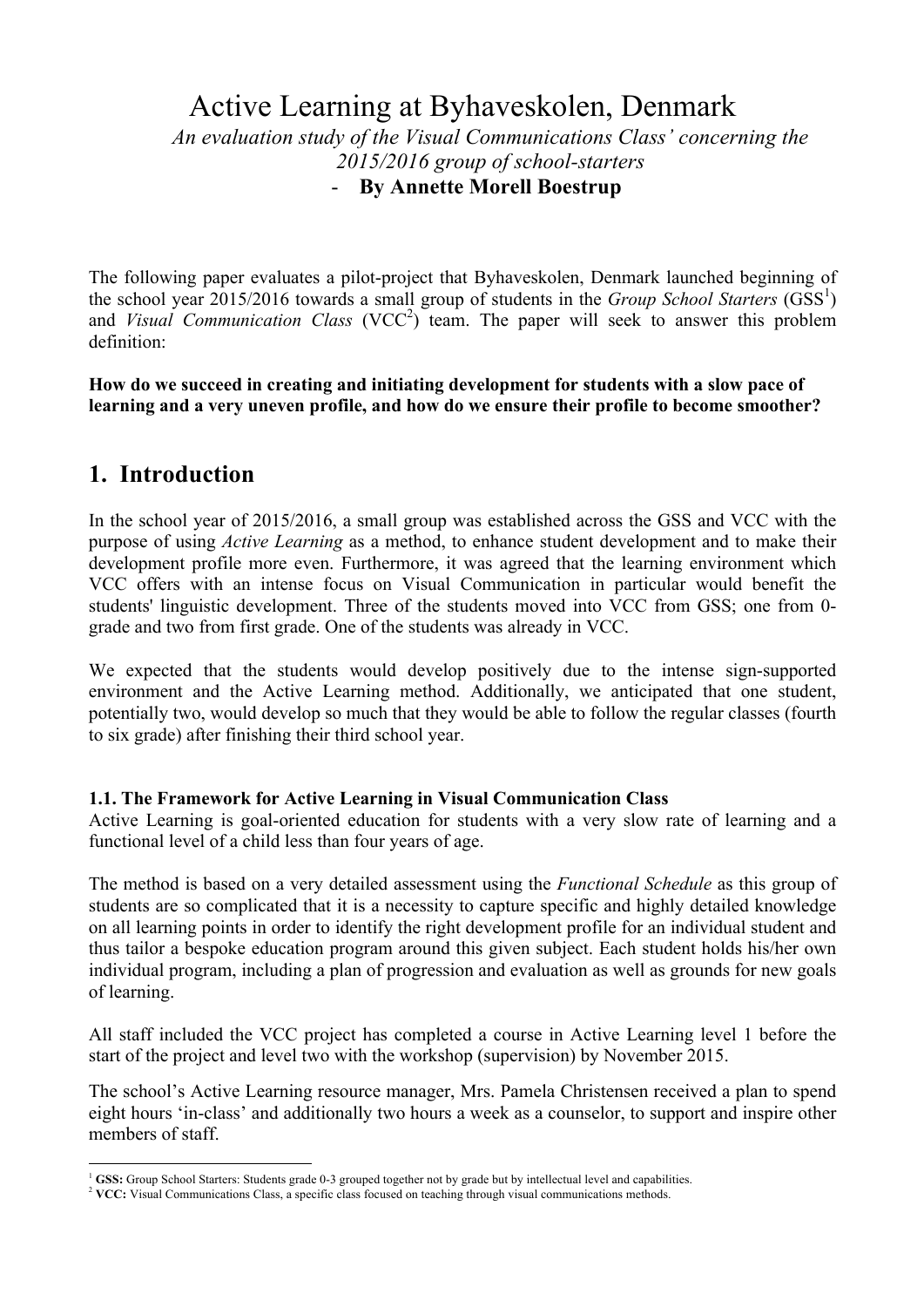#### **1.2. Project Background**

The purpose of Active Learning and the use of the Function Schedule was to create as solid a foundation as possible to design an individual learning program for the 4 students.

In order to achieve this, it was necessary to know as much as possible about what the individual student had already learned, as well as to carry out an assessment of the student's zone for closest development in the areas that form the basis for the student's cognitive as well as personal and emotional development.

All four students in the newly formed GSS in VCC were assessed according to the Function Schedule in April 2015 by the resource manager in collaboration with the teachers who were to work directly with the students.

All four students had a very uneven profile. Additionally, all four students would benefit from intense use of Visual communication and sign-supported exercises for Danish class.

For many students, it appears that there is a big difference between the level of application in different areas. Any progress or lack of progress in one area will affect the development and learning in all other areas. Often, there can be a large discrepancy between the levels of development achieved in different areas. This discrepancy should be taken into account when designing the individual learning program so that the program contains the right opportunities for acquiring the missing stages of development, thereby gradually creating a more even level of development in the different areas.

Through Active Learning, we hoped that the students' development profile became more even, so that a more regular education could be initiated in the long term.

We also hoped that the method would create greater satisfaction with the student, as he/she would experience fewer failures, which often can slow down learning. We expected to be able to see this through the Functional Schedule regarding the emotional development.

# **2. Methodology**

The Function Schedule is divided into functional areas, each area is divided into 19 sections, which together cover the area's functions from 0-48 months. Each section's functions are made in three and six month periods.

The Function Schedule is based on standardized tests and results of scientific research, studies and observations. The schedule can be used for any student, regardless of age, who's mentally on a level equivalent to three and a half to four years of age or younger.

For the learning program *"The FIELA Curriculum"* there are 730 suggestions for learning goals and learning environments.

The four students were assessed with the Functional Schedule in April 2015.

- A: Function level estimated from approx. 12 months closest development zone from 12-24 months.
- B: Function level estimated at approx. 12 months nearest development zone from 9 to 41 months.
- C: Function level estimated at approx. 15-24 months nearest development zone from 24-46 months.
- D: Function level estimated at approx. 15-18. months. nearest development zone from 18-41 months.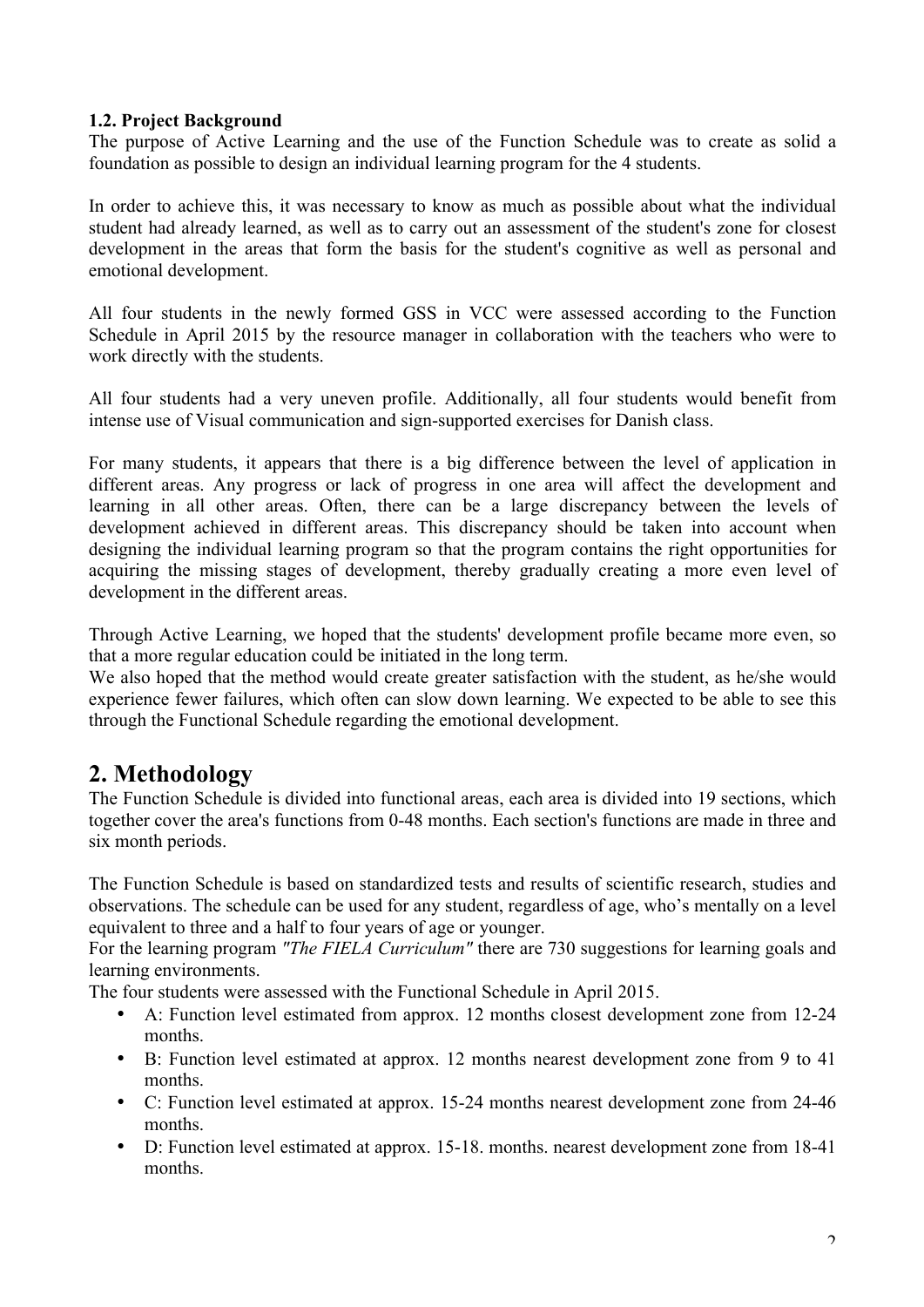Based on the assessment, the learning program, which was estimated to bring optimal influence to the student's development, was designed.

All students were assessed again in April 2016 to evaluate and measure the progression in their development.



# **3. Analysis**





• April 2015: Function level estimated from approx. 12 months closest development zone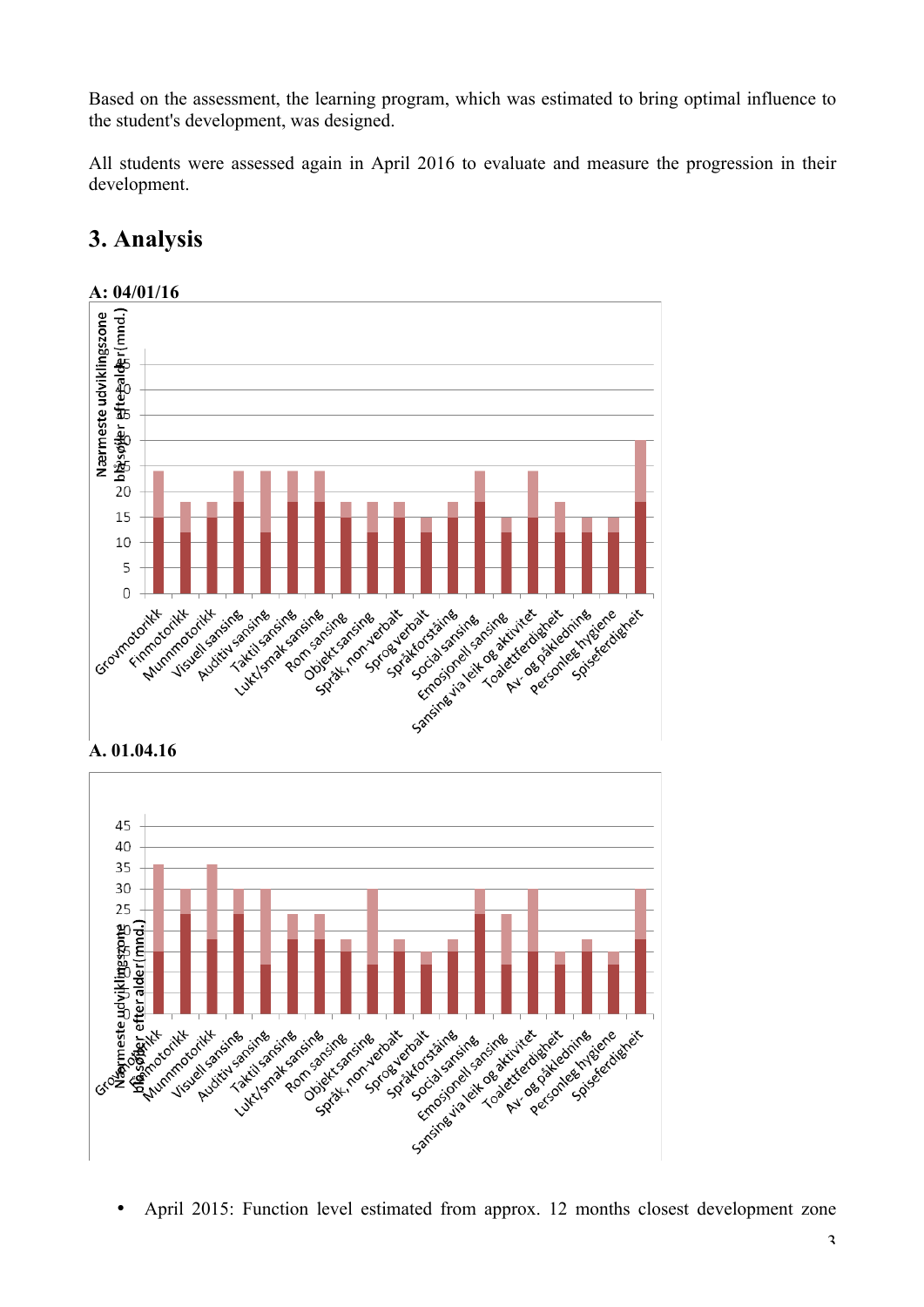from 12-24 months.

• April 2016: Functional level estimated from approx. 12 months closest development zone from 12 to 36 months.

From 2015 to be able to meet 6 areas in the 15th months there has been a development, thus A. scoring with approx. 15 areas from 15 months 16 to 19 months 12 to 24 months 9 to 30 months and 2 to 36 months. Thus, the entire base level has been raised.



#### **B. 01.04.16**



- April 2015: Function level estimated from approx. 12 months closest development zone from 9-41 months.
- April 2016: Functional level estimated from approx. 15 months closest development zone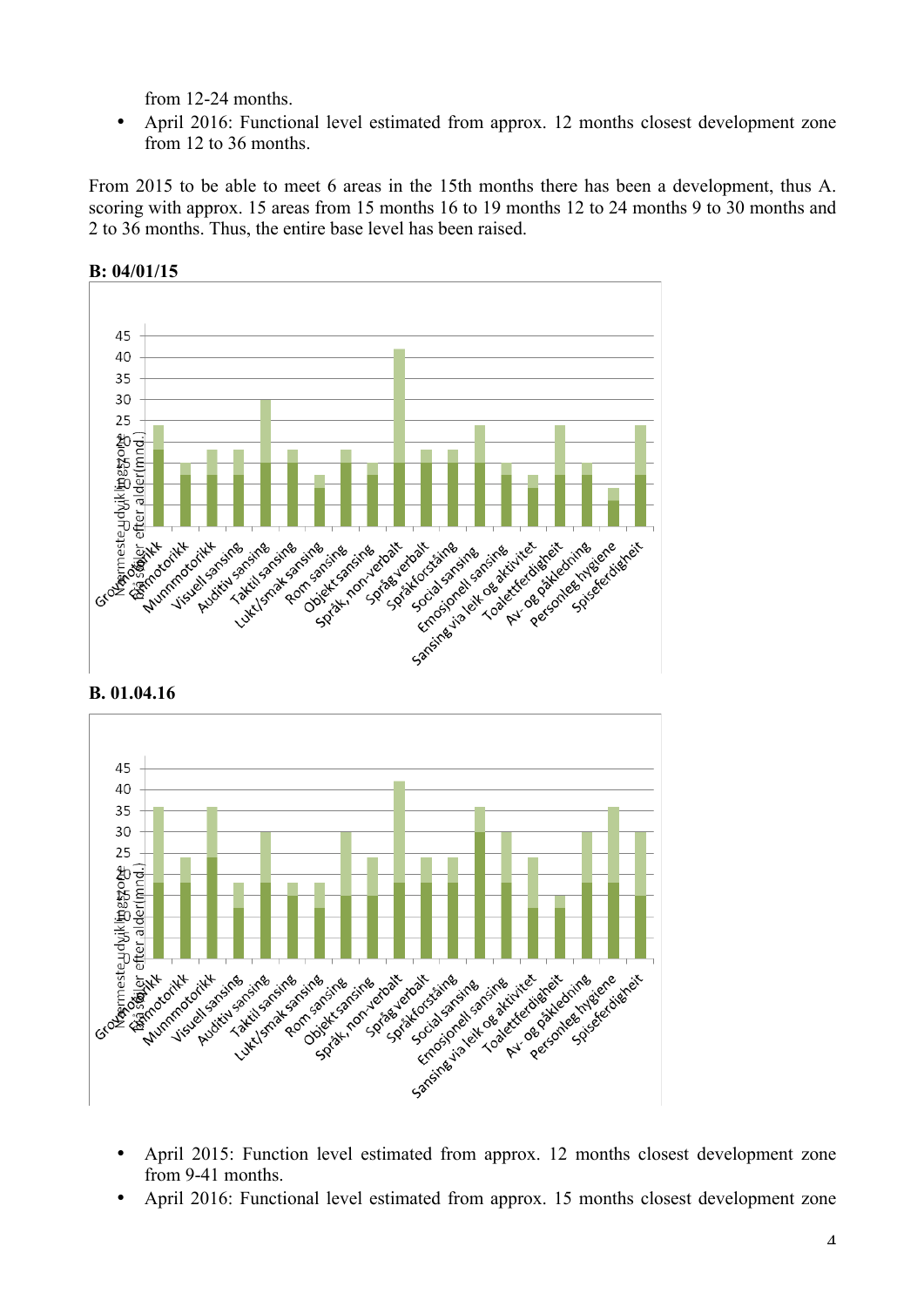#### from 15 to 41 months.

From achieving 19 areas in 2015, in 12 months there's also been a huge development for B who scores around 19 areas in 15 months. 18 in 18 months. 15 in 24 months. 10 in 30 months and 5 in 36 months and 1 in 41 months). Thus, again the entire base level was raised.



**C. 01.04.15**





- from 21-46 months.
- April 2016: Functional level estimated from approx. 15-30 months closest development zone from 24-46 months.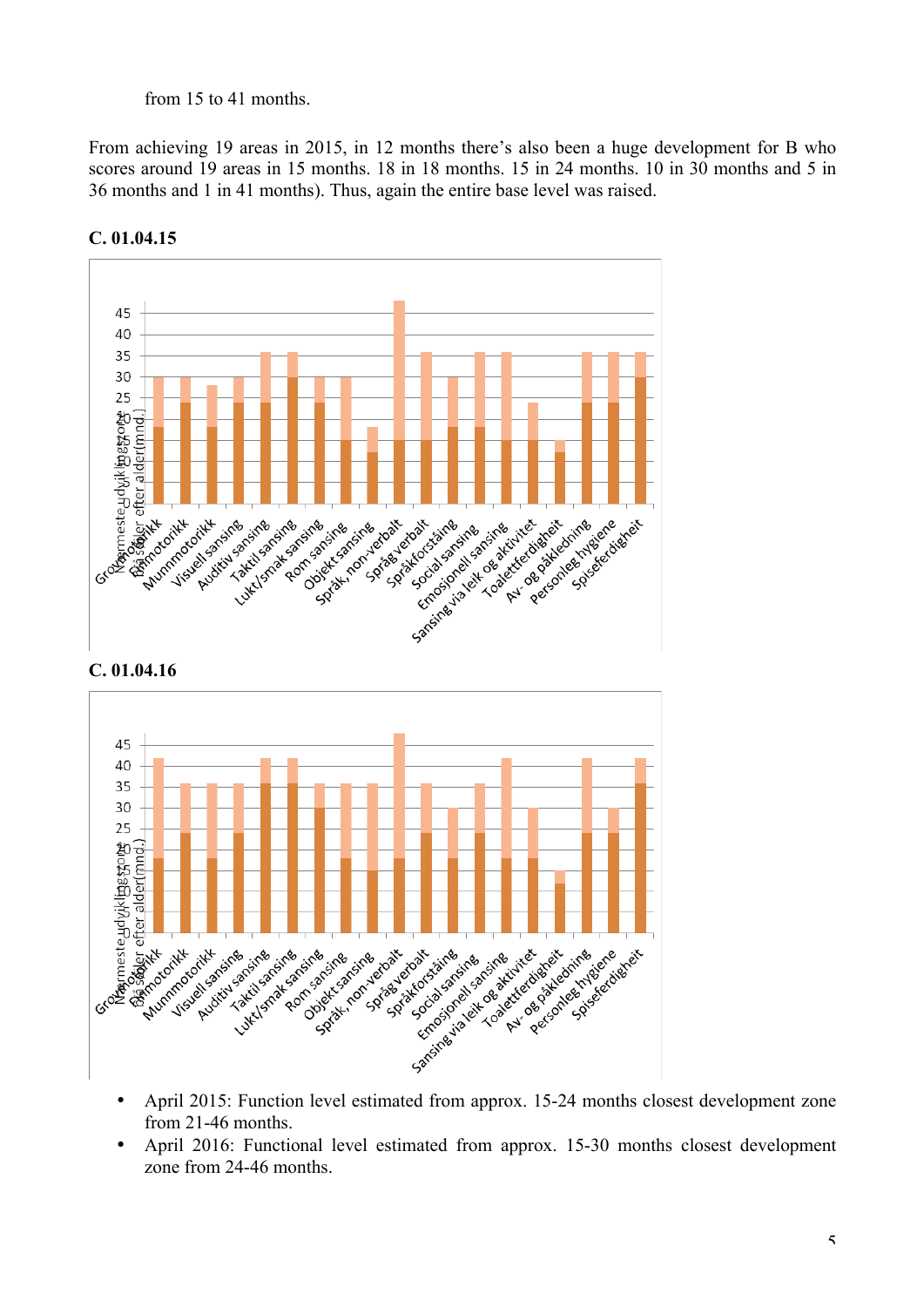From achieving 19 in 15 months there's also been a huge development for C who scores 18 in 30 months. (against 16-30 months) 15 in 36 months (compared to 9 in 36 months). 7 in 41 months and 1 in 46 months (compared to 1)).



#### **D. 01.04.15**





- April 2015: Function level estimated from approx. 12-24 months closest development zone from 19-44 months.
- April 2016: Functional level estimated from approx. 24-30 months closest development zone from 30-46 months.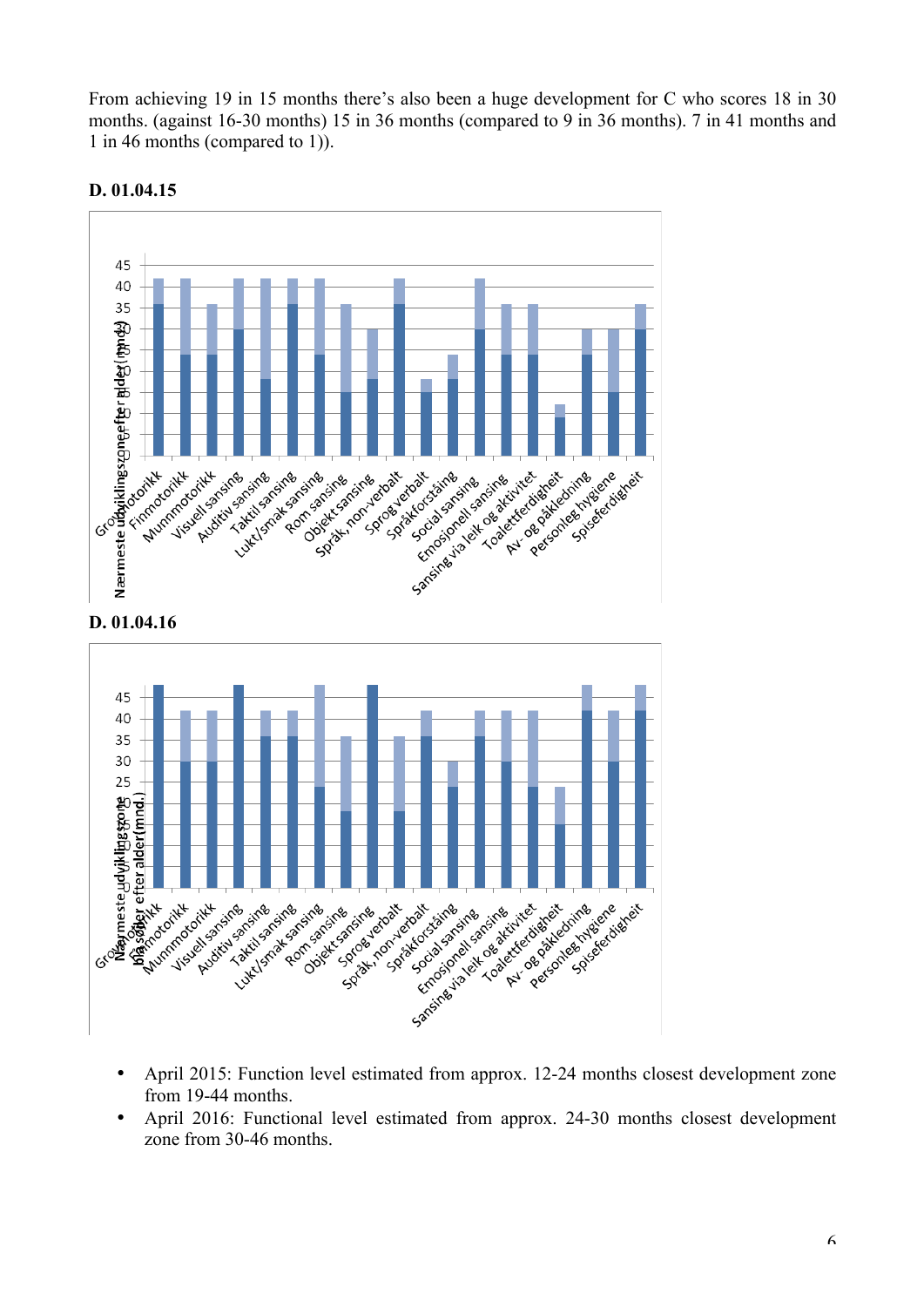From achieving 18 areas in 15 months in 2015 there's also been a significant development for D who scores 19 in 24 months. (compared to 17-24 months) 18 in 30 months (compared to 16 in 30 months). 17 in 35 months (compared to 13) and 15 in 41 months (compared to 8) and 6 in 46. Once again the base level was raised as there's a significant progress in all areas.

Through Active Learning, we hoped that the students' development profile became more even, so that a more regular education could be initiated in the long term.

We also hoped that the method would create greater satisfaction with the student, as they would not as often experience failures, which can slow down learning.

#### *Did it happen?*

Yes, for all four students the bottom level was significantly raised. C and D got a more even learning profile. D managed to be included in the regular education program for swimming and sports. Within the next year of school, D. will also participate in in the regular education for music and visual arts.

In the emotional and social area, A and B improved: A: Emotional from 15-24 months, social from 24-30 months. B: emotional from 15-30 months, social from 24-36 months.

C and D moved only on the emotional area: C: from 36 - 41 months and D: from 36 - 41 months.

*What was put in motion?*

Example on A.

The assessment called for observations of what the pupils did and were interested in.

A: *"is occupied by* turning activities to compare sound, shape, surface and taste. *This will be a prerequisite for adopting terms. A. is practicing at imitating and mirroring the activities of other pupils. A. practices walking to and from objects and activities and plays hide-and-seek (spatial relations), …. A. wants to perform simple ordinary everyday activities. …."*

The nearest development zone of A stretches from  $12 - 24$  months, the verbal area, non-verbal, visual and haptic-tactile perception

Perception is the strongest side of A. This means that A. must continue working with things relating to object- and sound perception, as well as fine motor skills and perception through playing activities.

Focal areas will be:

- *Learning to use tools alone to achieve better space understanding and ability to play constructively.*
- *Working with putting in and pouring out to better understand volume and learn about the relations between items – including understanding of terms.*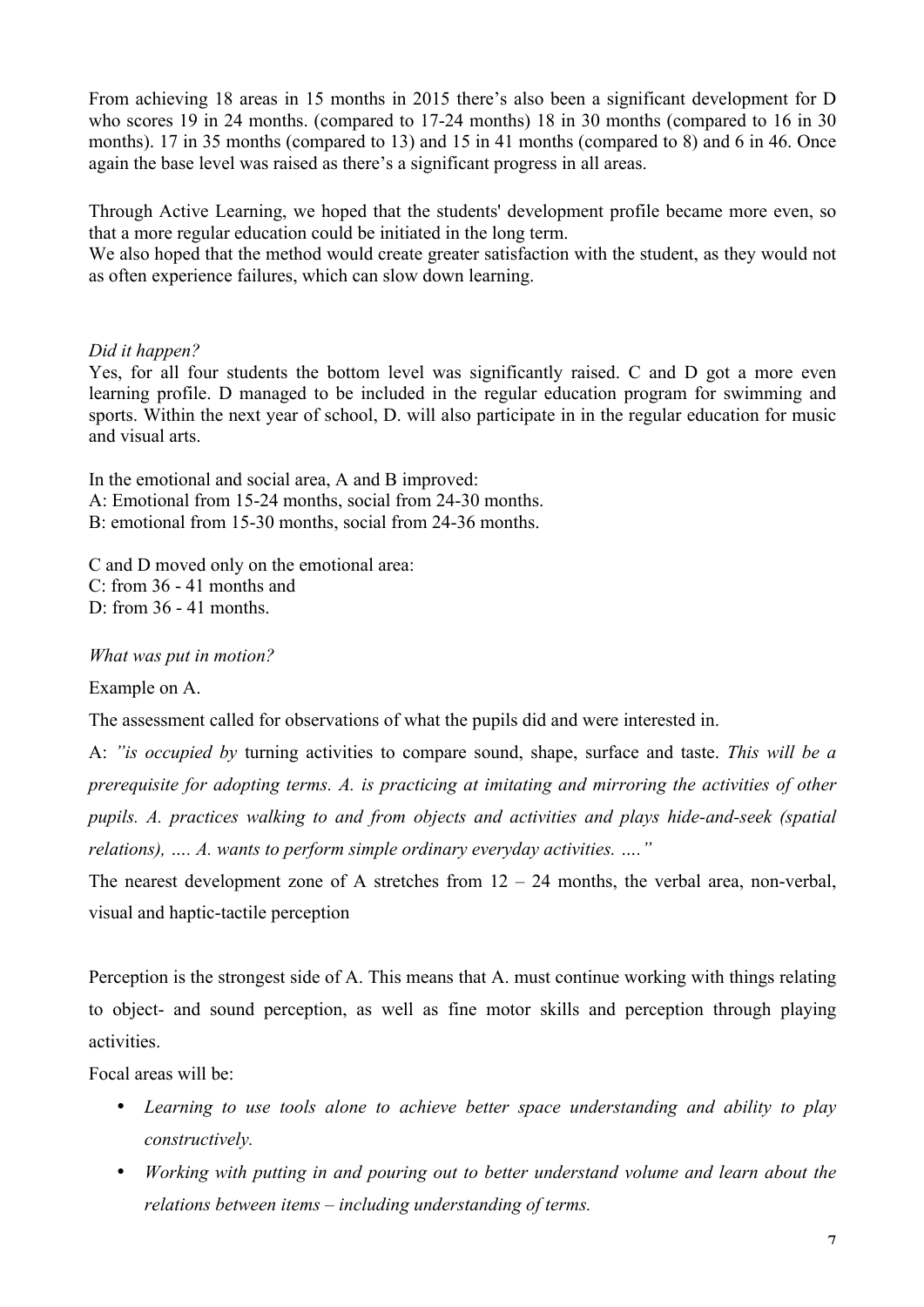- *Examining and experimenting with many different objects. This will increase the selfconfidence of A and strengthen the emotional development.*
- *Experiment with using the voice in different ways, including receiving relevant answers on verbal requests.*
- *Working with several day-to-day tasks alone.*
- *Continuing the work with gross motor activities to increase the coordination of arm and muscle power.*
- *Experimenting with 'knock-activities', which will increase the attentiveness to the effect of own actions. This will essentially influence the development of the spoken language (auditory comparison)*

#### Example D:

Here as well the function level was covered and described, where after teaching proposals were provided, according to the nearest development zone.

The function level of D is estimated at  $18 - 24$  months:

"*D is interested in activities such as biking, swinging, jumping, running etc.*

*Can immerse into own games. Happy to play next to the other kids, but also interacts for shorter periods. D loves getting dirty in mud or use food or paint to do so. Wants to experiment with using a knife to cut food… imitating and mirroring the activities of other kids.*

*Practices the verbal language to express wants and needs. Also, practices making words and actions connect for others in terms of expressions and emotions. Visual communication"*

*….. D can become angry and insulted, ...becomes sad or completely passive / helpless, when D wants to do a task alone and others help or address him too much. D is willing to listen and has the ability to follow instructions and requests. D can lose interest and often likes to leave an unfinished task if it proves too time consuming or tough."*

Based on the assessment a learning proposal was created covering the area from 6 – 48 months. The nearest developmental zone of D:

The strongest area of D was the language, gross motor and haptic-tactile perceptions.

A focus on the following areas was estimated to strengthen the broad personal learning and development of D.

- *Working with fine motor activities alone*
- *Comparing shapes and colors through experimenting with volumes, including easier adoption of terms (full, empty, big, heavy, color, shapes…)*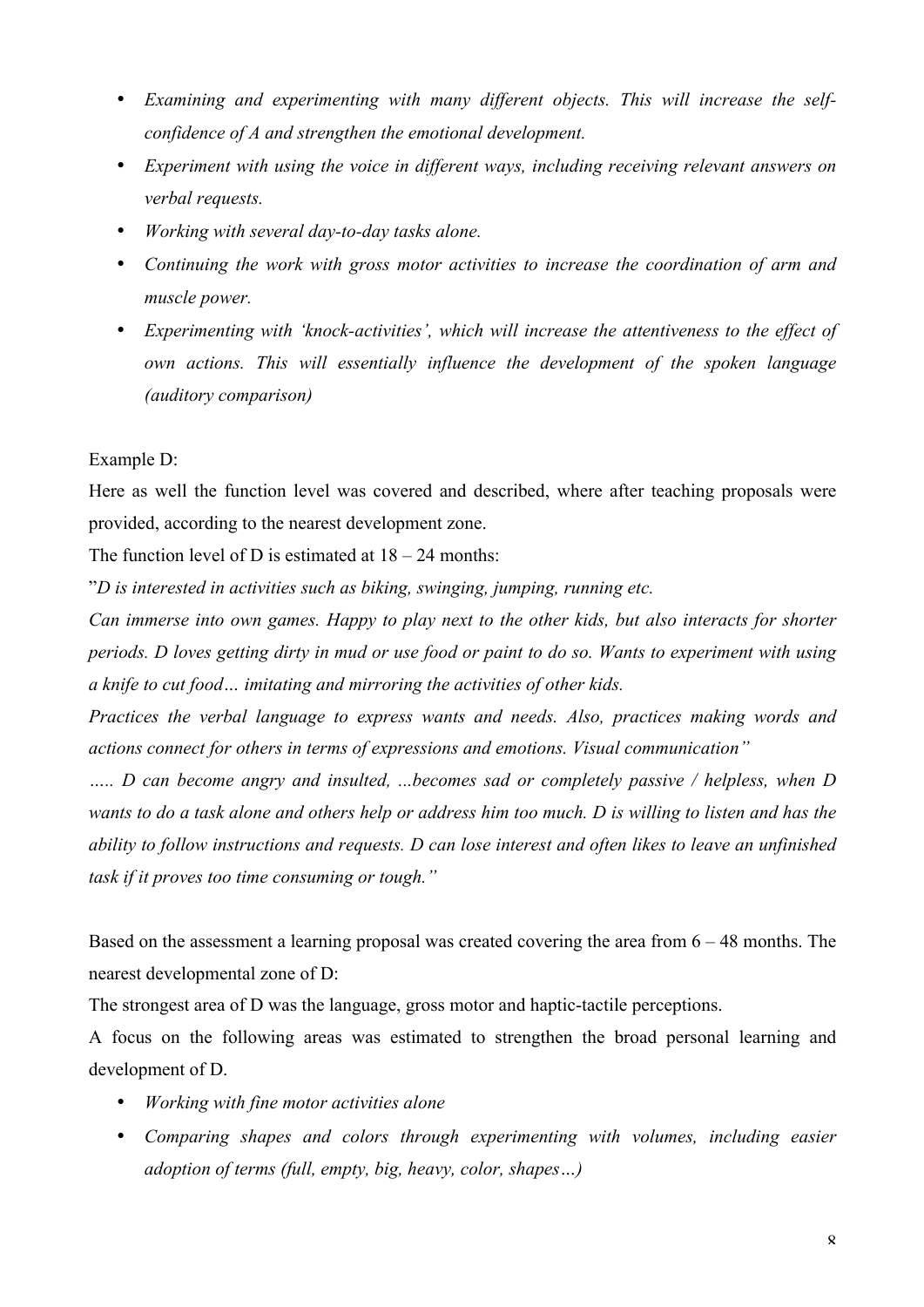- *Experimenting with using the voice in different ways, including getting relevant answers on verbal requests.*
- *Having time to examine and discover new ways of conducting actions and thereby learning to solve problems alone.*
- *Working with spatial relations and activities which promotes the ability to play constructively*
- *Having the opportunity to pick the activity when working at the desk*
- *Continuing to work with gross motor activities*
- *Continue with imitating the activities of others, as it promotes the psycho – social development.*

## *How?*

The subjects were divided into Danish (language), math attention, art, music, physical education and nature and science.

Example of a subject and leaning goal for D. (math attention)

Learning goal:

*Can develop the ability to build, create and construct through the use of different materials and techniques, including time and space navigation skills.*

Example:

- *Sort terms*
- *Sort shapes and colors*
- *Experiment with volumes, filling sand in cups, bottles etc.*
- *Counting and determining numbers in everyday-life (e.g. when setting the table, syllables in names, how many are present, who are missing, count ball exercises in hand motor skills, count the amount of exercises in movement etc.)*
- *Repeat and describe shapes and patterns ……*
- *Work determined with terms like in front of, behind, big, small etc.*

## Indications of learning:

*D can sort (according to terms) cup / plate, stones / leafs etc.*

*D can experiment with volumes*

*D can navigate space and find the way around the school, recognize know routes*

*D can understand terms like big, small, up, down*